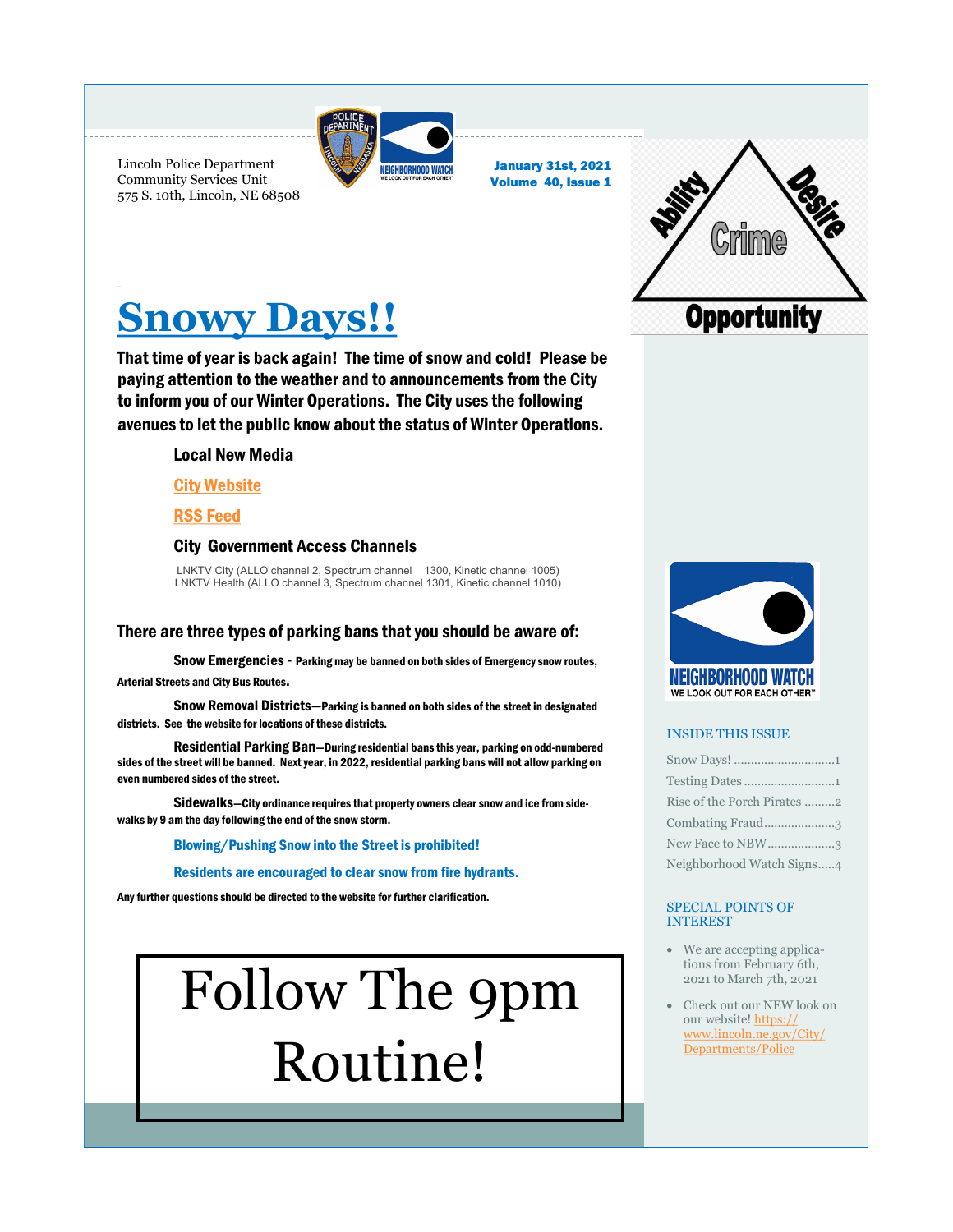# **RISE OF THE PORCH PIRATES!**

With COVID-19 still present, we are all ordering in more and more. This means more packages coming to your door! As a lot of us are working from home, this would not be an issue, one would think. However, we have seen an uptick in incidents of package theft. Make sure you are doing some simple things to limit the chance you can have your packages taken by a Porch Pirate!

- 1. Check your front porch often.
- 2. Customize your delivery.
- 3. Have a secure area for deliveries.
- 4. If your employer will allow it, have packages delivered to work.
- 5. Temporarily suspend deliveries to your address if you will be out of town.

6. Monitor your front door with a video door bell system.

7. Watch for suspicious behavior in your neighborhood.

See the graph below for your area of town and the stats for the last two years.





### *IF WE WATCH OUT FOR EACH OTHER, WE ALL WIN!*

### PACKAGE THEFTS CITY WIDE BY TEAM



1

**Lincoln Police Department** Crime Analysis & Intelligence Unit<br>575 \$ 10th St



**DATE: SUBJECT:** 

January 29, 2021 **Package Thefts** 

The graph below shows the total number of package thefts team in 2019 and 2020. The five teams include Northwest, Northeast, Center, Southwest and Southeast.



### **PACKAGE THEFTS**

- - $2019 = 165$  Total<br> $2020 = 144$  Total
		- 12.7% decrease in 2020 compared to 2019  $\circ$
		- Northwest saw a 59.5% decrease in 2020 compared to 2019  $\circ$

### **TOTAL DOLLAR LOSS**<br> $\cdot$  2019 = \$46,589

- o One incident in Aug 2019 accounted for \$5,200 of this loss (medication), which accounts for 11% of the total dollar loss
- One incident in Oct 2019 accounted for \$6,992 of this loss (scrap gold), which  $\circ$ accounts for 15% of the total dollar loss.
- $2020 = $71,708$ 
	- o One incident in Nov 2020 accounted for \$33,274 of this loss (medical supplies),
	- which accounts for 46% of the total loss. The medical supplies were located.
	- One incident in April 2020 accounted for a \$10,000 loss (platinum diamond ring), which accounts for 14% of the total loss.

### **CLEARD CASES**

Total of 10 cleared package theft cases in 2020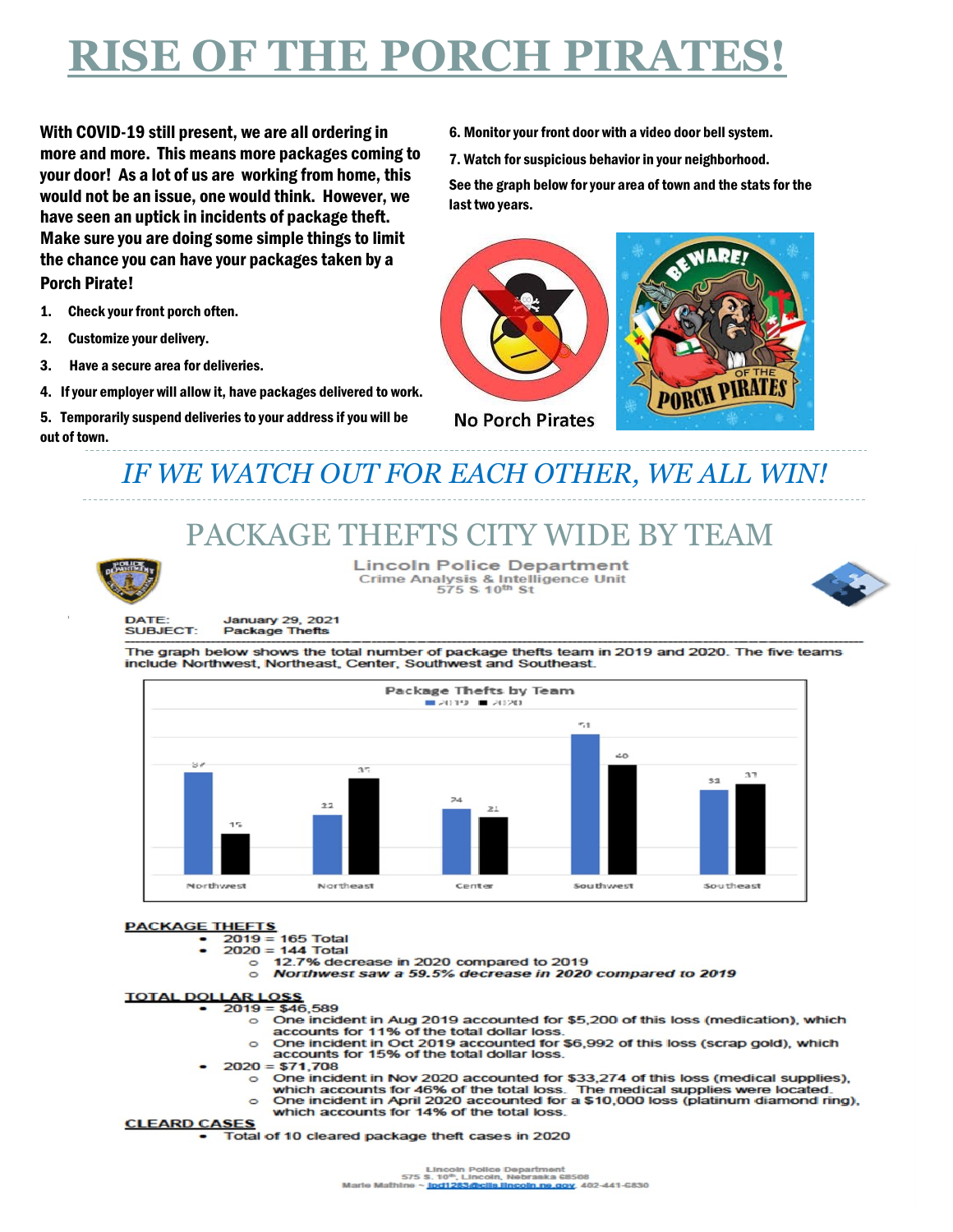

Interested in becoming a Lincoln Police Officer? *Applications will be open from Saturday, February 6th to Sunday, March 7th, 2021 for the FALL 2021 Lincoln Police Department Academy.*  We encourage anyone with an interest in being a law enforcement officer to apply and begin the process of becoming a Lincoln Police Officer.

Just go to [https://](https://www.lincoln.ne.gov/City/Departments/Police) [www.lincoln.ne.gov/](https://www.lincoln.ne.gov/City/Departments/Police) [City/Departments/Police](https://www.lincoln.ne.gov/City/Departments/Police) and click on "JOIN OUR TEAM".



### TELEPHONE AND COMPUTER FRAUDS AND YOU!

We all know the story. You receive a phone call from someone offering too good of a deal and you only have to pay so much to get more money. Or, the person calls you with bad news and tells you paying a certain amount will make the problem go away. There are a number of styles the phone scammer will use, but these simple tips will help you decrease the chance of any loss of personal information or hard earned cash.

- 1. Don't answer unknown callers. If you do, make sure you give NO personal information to them.
- 2. Don't wire money unless it is absolutely necessary. Money wired cannot been returned.
- 3. Never reply to texts, emails or calls that are asking for your financial/personal information. This is called PHISHING.
- 4. If the caller wants you to give them money so that you can receive a cash prize, DON'T DO IT. This is a scam.
- 5. Hang up on Robo-calls.
- 6. Block calls that you do not know or recognize, especially if the numbers are from a location you do not know.
- 7. Check your bank and credit account status often. Credit card companies offer alerts for possible abuse.
- 8. Check your full credit report regularly.